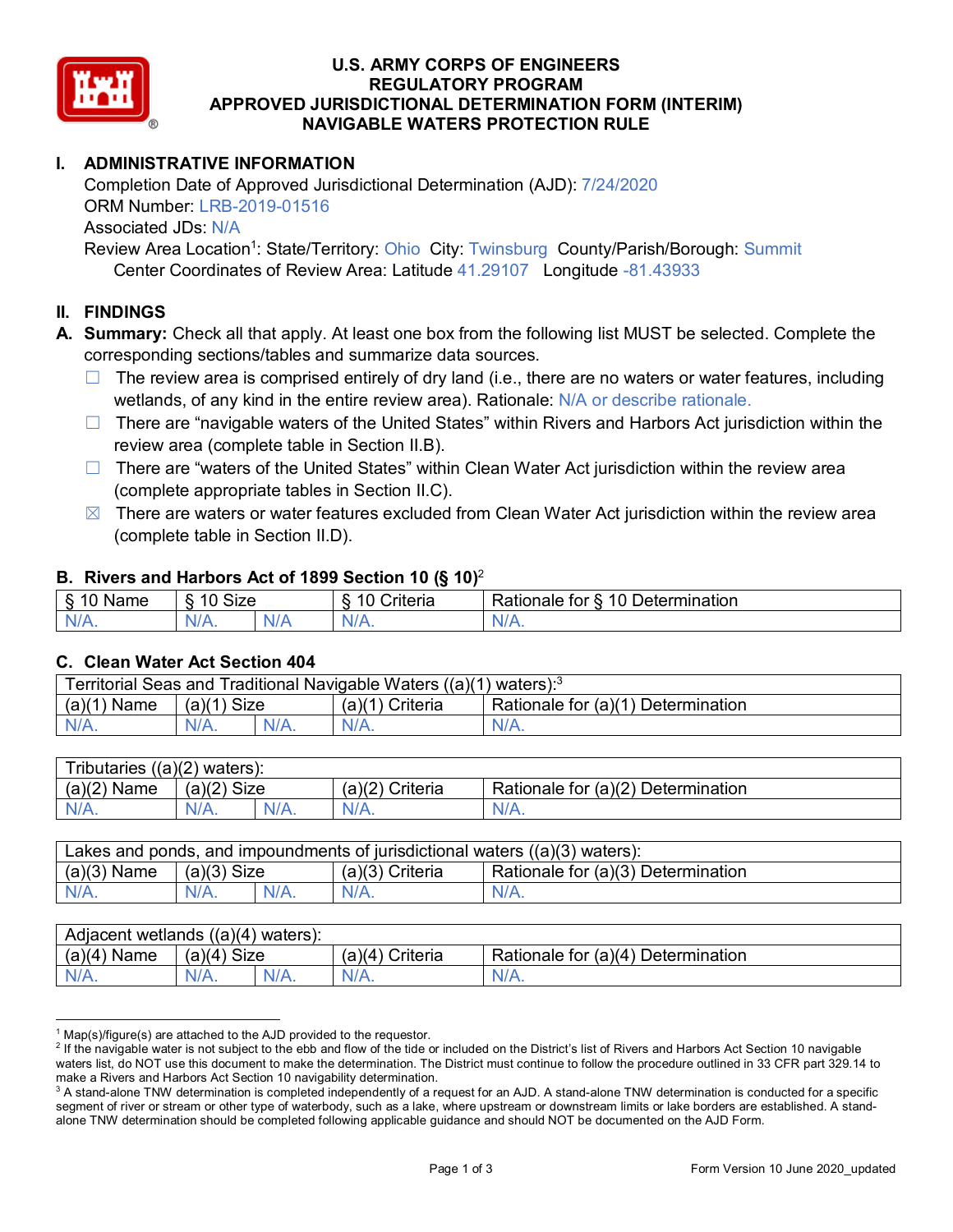

### **U.S. ARMY CORPS OF ENGINEERS REGULATORY PROGRAM APPROVED JURISDICTIONAL DETERMINATION FORM (INTERIM) NAVIGABLE WATERS PROTECTION RULE**

## **D. Excluded Waters or Features**

| Excluded waters $((b)(1) - (b)(12))$ : <sup>4</sup> |                       |                  |                                    |                                                                                                                                                                                                                                                                                                                                                                                                                                                                                                                                                                                                                                                                                                                                                                                                                                                                                                                                                                                                                 |  |  |
|-----------------------------------------------------|-----------------------|------------------|------------------------------------|-----------------------------------------------------------------------------------------------------------------------------------------------------------------------------------------------------------------------------------------------------------------------------------------------------------------------------------------------------------------------------------------------------------------------------------------------------------------------------------------------------------------------------------------------------------------------------------------------------------------------------------------------------------------------------------------------------------------------------------------------------------------------------------------------------------------------------------------------------------------------------------------------------------------------------------------------------------------------------------------------------------------|--|--|
| <b>Exclusion Name</b>                               | <b>Exclusion Size</b> |                  | Exclusion <sup>5</sup>             | <b>Rationale for Exclusion Determination</b>                                                                                                                                                                                                                                                                                                                                                                                                                                                                                                                                                                                                                                                                                                                                                                                                                                                                                                                                                                    |  |  |
| <b>Wetland A</b>                                    | 0.25                  | $\text{acre}(s)$ | $(b)(1)$ Non-<br>adjacent wetland. | Wetland A does not meet any of the four criteria<br>that would make an (a)(4) adjacent water subject<br>to jurisdiction under Section 404 of the Clean<br>Water Act. Wetland A was circumnavigated<br>during the site visit. No defined<br>channels/tributaries/ditches were observed<br>flowing from Wetland A to any (a)(1-3) water.<br>Based on site observations there was no<br>evidence (i.e. debris, leaf wracking) that any a(1-<br>3) water would flow to Wetland A at least once<br>during a typical year. Moreover, the Twinsburg,<br>OH quad indicates that the nearest $a(1-3)$ water<br>is located approximately 785 linear feet from<br>Wetland A, further demonstrating that it would<br>not reach Wetland A in a typical year. There are<br>no natural berms or the like located between the<br>a(1-3) water and wetland. Wetland A does not<br>meet any of the four criteria that would make an<br>(a)(4) adjacent water subject to jurisdiction under<br>Section 404 of the Clean Water Act. |  |  |

### **III. SUPPORTING INFORMATION**

- **A. Select/enter all resources** that were used to aid in this determination and attach data/maps to this document and/or references/citations in the administrative record, as appropriate.
	- $\boxtimes$  Information submitted by, or on behalf of, the applicant/consultant: Wetlands Investigation, 3 acres SR
	- 91, Twinsburg, Ohio, October 21, 2019 This information is sufficient for purposes of this AJD. Rationale: N/A
	- $\Box$  Data sheets prepared by the Corps: Title(s) and/or date(s).
	- $\Box$  Photographs: Select. Title(s) and/or date(s).
	- $\boxtimes$  Corps site visit(s) conducted on: June 18, 2020
	- $\Box$  Previous Jurisdictional Determinations (AJDs or PJDs): ORM Number(s) and date(s).
	- ☐ Antecedent Precipitation Tool: *provide detailed discussion in Section III.B*.
	- ☐ USDA NRCS Soil Survey: Title(s) and/or date(s).
	- $\Box$  USFWS NWI maps: Title(s) and/or date(s).
	- $\boxtimes$  USGS topographic maps: Twinsburg, OH 7.5 min

### **Other data sources used to aid in this determination:**

 <sup>4</sup> Some excluded waters, such as (b)(2) and (b)(4), may not be specifically identified on the AJD form unless a requestor specifically asks a Corps district to do so. Corps districts may, in case-by-case instances, choose to identify some or all of these waters within the review area.

<sup>&</sup>lt;sup>5</sup> Because of the broad nature of the (b)(1) exclusion and in an effort to collect data on specific types of waters that would be covered by the (b)(1) exclusion, four sub-categories of (b)(1) exclusions were administratively created for the purposes of the AJD Form. These four sub-categories are not new exclusions, but are simply administrative distinctions and remain (b)(1) exclusions as defined by the NWPR.